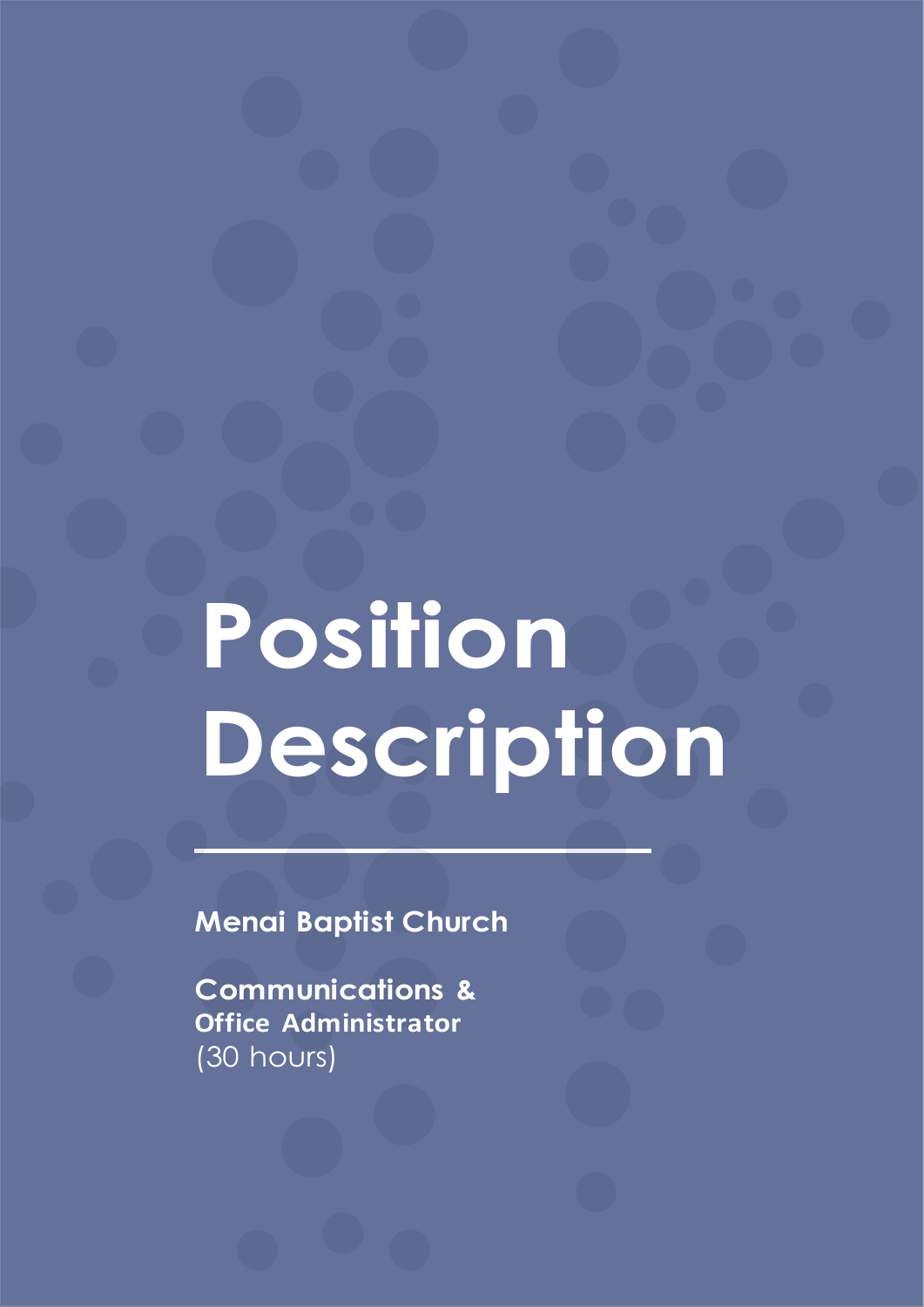# Role Description: Communications & Office Administrator

**ROLE CONTEXT**

**Accountable to: Key Relationships:**

Lead Pastor Pastoral Team Ministry Volunteers LeadershipCouncil Relevant Inaburra staff (PA Principal, Property Manager)

### **ROLE PURPOSE**

Provide personal assistance to the Lead Pastor as well as supporting all Pastoral staff, Ministry Leaders & Volunteers as required. Also coordinate and maintain all church office functions and MBC communication pathways.

The Proposed hours of work will be in the Church office from 0900 – 1500, (30 hours/week) Monday to Friday.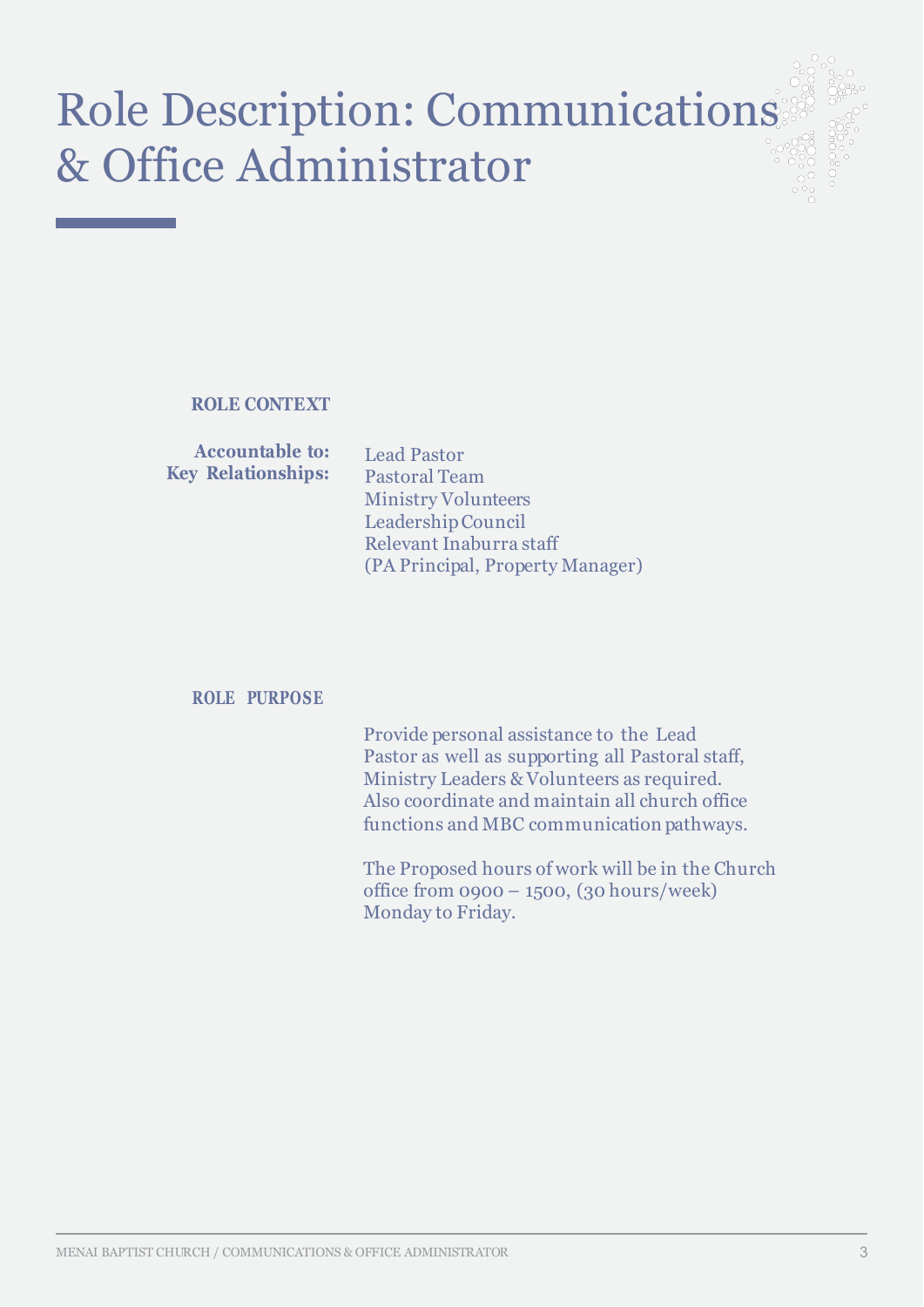# Role Description: Communications & Office Administrator

#### **ROLE RESPONSIB ILITIES**

#### **Oversee the Church Office**

- Maintain <sup>a</sup> friendly and warm environment.
- Manage office systems including data management, filing and email inbox.
- Sourcing and ordering stationery and office supplies.
- Represent MBC as the primary contact person during office hours worked.

#### **Maintain Church Connections**

- Coordinate, update and publish the weekly MBC Newsletter.
- Maintain the MBC Calendar and events database.
- Support volunteers in relevant areas of office equipment and support.
- Maintain the MBC Directory.

#### **Provide personal administrative support to the Lead Pastor**

- Manage the Lead Pastors Calendar.
- Coordinate phones calls & meetings as requested including small events.
- Facilitate all administrative emails including access to Lead Pastor inbox.

### **Support Pastoral & ministry staff**

- •Working with the other Pastoral staff & ministry-specific volunteers to support completing their ministry tasks.
- Preparation and distribution of QCM and AGM Minutes, reports & presentations.
- Prepare and publish church ministry groupmaterials as required.

#### **Internal & External Communications**

- Manage and maintain the MBC Website.
- Have oversight and understanding of Elvanto.
- Update the MBC Facebook page and other social media Platforms as required.

### **Financial**

- Arrange payment of all MBC invoices and periodical payments.
- Arrange weekly banking.
- Basic church financial services in conjunction with MBC Treasurer.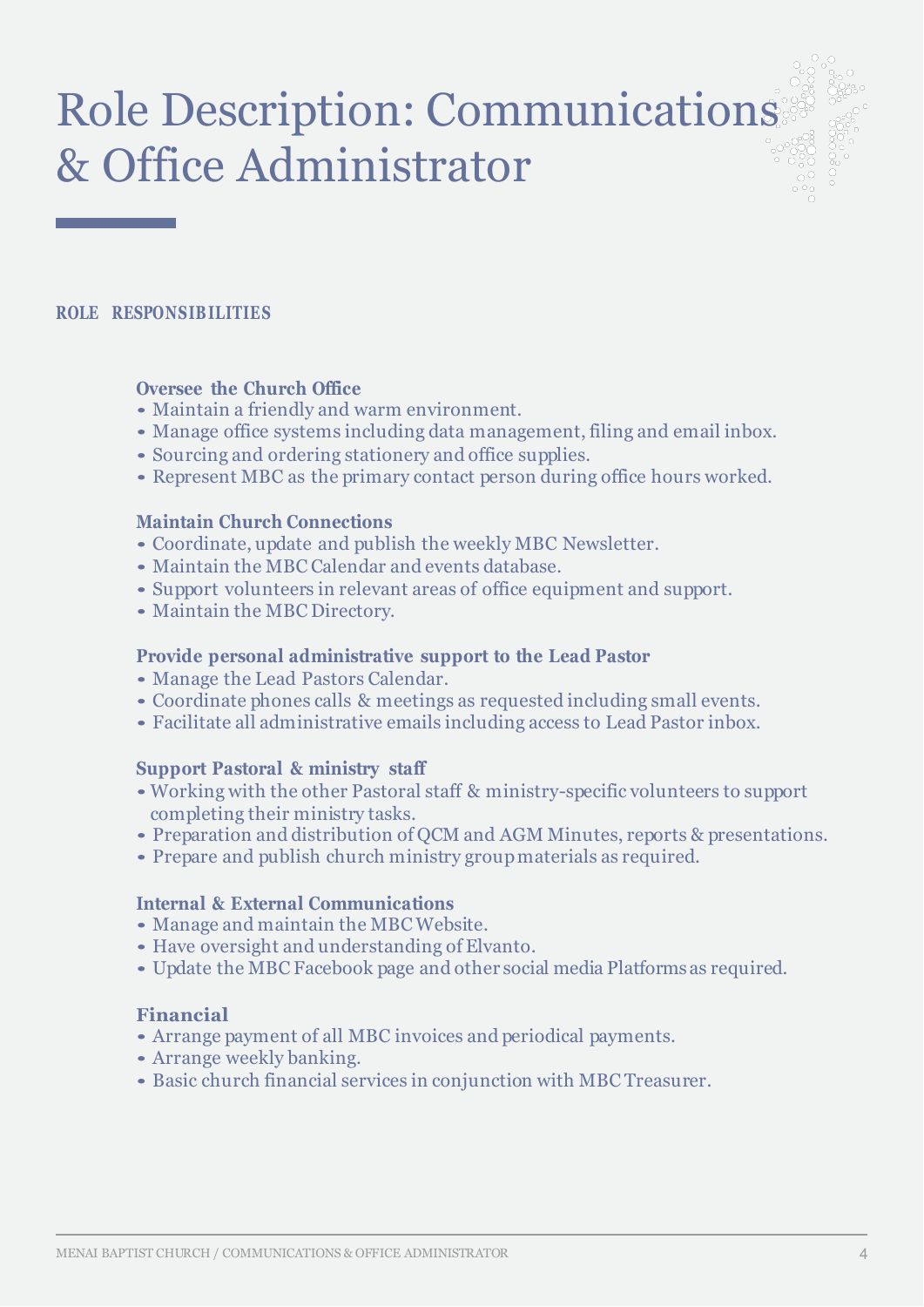# Capability Profile



# **SKILLS**

- Ability to prioritise.
- Strong communications skills.
- IT literacy.

## **COMPETENCY**

- Demonstrated proficiency in verbal & written communication.
- Excellent Computer skills in Word, PowerPoint, Pro-presenter & Elvanto.
- Experience in graphic design desirable.

## **CHARACTER AND CONVICTIONS**

- Acts ethically and above reproach.
- Alignment and agreement with the vision, mission, direction, core values and doctrinal statements of Menai Baptist Church.
- Confidentiality and discretion.

If you would like further information regarding the role, please contact Brett Hookham our Lead Pastor at brett@menaibaptist.org.au

—

If you would like to formally apply for the role, please send through your CV and a Cover letter to Jeremy Baillie, Secretary of Menai Baptist Church at jlbaillie@bigpond.com.au